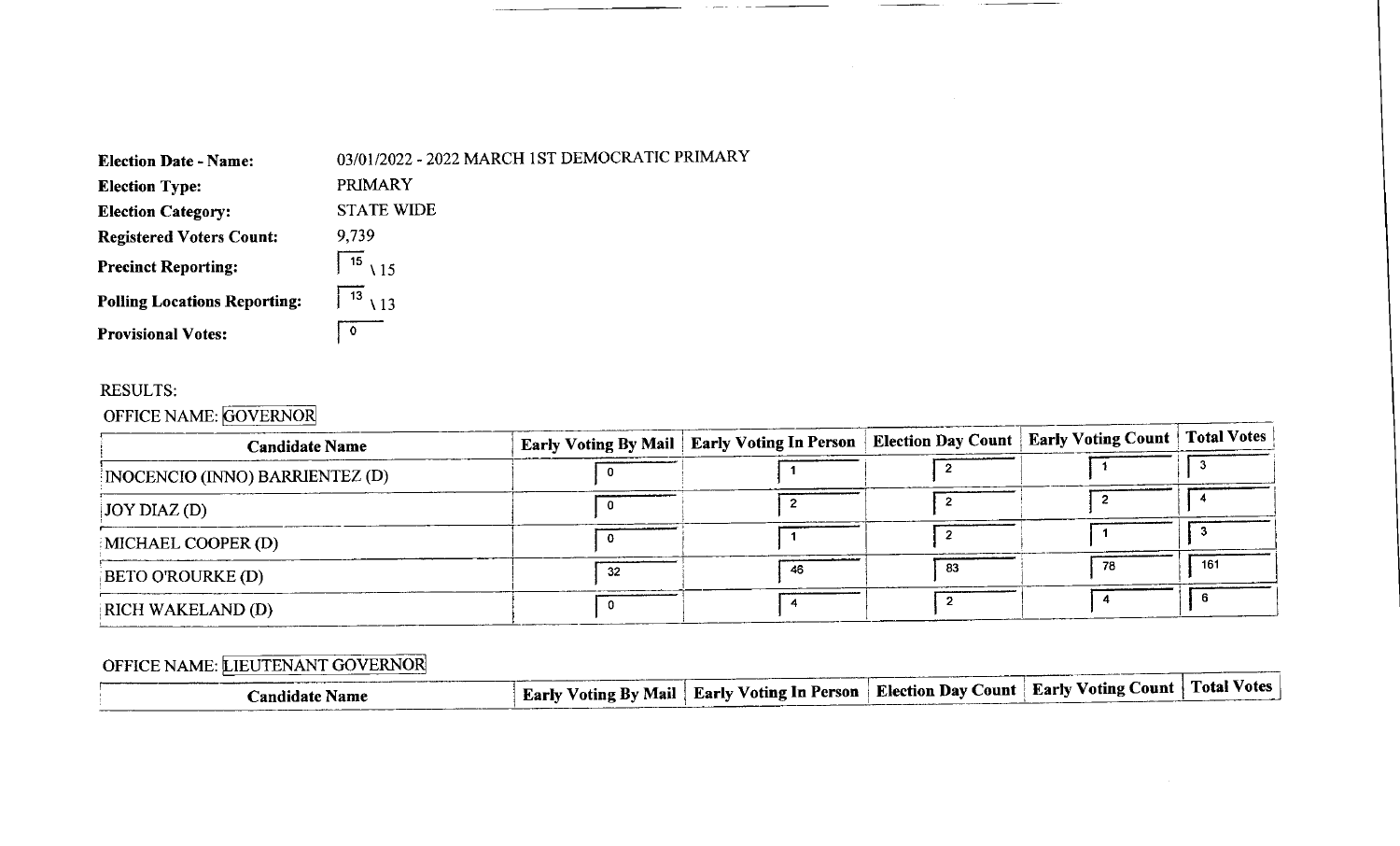| MIKE COLLIER (D)                            | Ŗ                    | မွ                          | ਨੈ                         | $\boldsymbol{\mathcal{S}}$ | æ                  |
|---------------------------------------------|----------------------|-----------------------------|----------------------------|----------------------------|--------------------|
| CARLA BRAILEY (D)                           | $\infty$             | ಹ                           | 2                          | 74                         | Ĝ                  |
| MICHELLE BECKLEY (D)                        |                      | O)                          | $\vec{5}$                  | ↘                          | S)                 |
| OFFICE NAME: ATTORNEY GENERAL               |                      |                             |                            |                            |                    |
| <b>Candidate Name</b>                       | Early Voting By Mail | Earl<br>ly Voting In Person | Election Day Count         | Early Voting Count         | <b>Total Votes</b> |
| (IOE JAWORSKI (D)                           | $\vec{a}$            | ದ                           | 21                         | ین                         | $\mathbf{g}$       |
| S. "TBONE" RAYNOR (D)                       | $\mathbf{\tilde{z}}$ | <b>Cn</b>                   | ↘                          |                            | 4                  |
| MIKE FIELDS (D)                             | N                    | 4                           | ಹ                          | ಹೆ                         | \$                 |
| ROCHELLE MERCEDES GARZA (D)                 |                      | ಹೆ                          | ین                         | S                          | ሄ                  |
| LEE MERRITT (D)                             | $\ddot{\sim}$        | 4                           | œ                          | o,                         | $\sharp$           |
| OFFICE NAME: COMPTROLLER OF PUBLIC ACCOUNTS |                      |                             |                            |                            |                    |
| <b>Candidate Name</b>                       | Early Voting By Mail | Earl<br>ly Voting In Person | Election Day Count         | <b>Early Voting Count</b>  | <b>Total Votes</b> |
| TIM MAHONEY (D)                             | $\vec{a}$            | $\vec{\sigma}$              | $\boldsymbol{\mathcal{S}}$ | క                          | ౘ                  |
| JANET T. DUDDING (D)                        | ⇉                    | $\approx$                   | $\boldsymbol{\mathcal{S}}$ | සි                         | S.                 |
| ANGEL LUIS VEGA (D)                         |                      | O)                          | $\vec{a}$                  | $\vec{\omega}$             | يو                 |

Î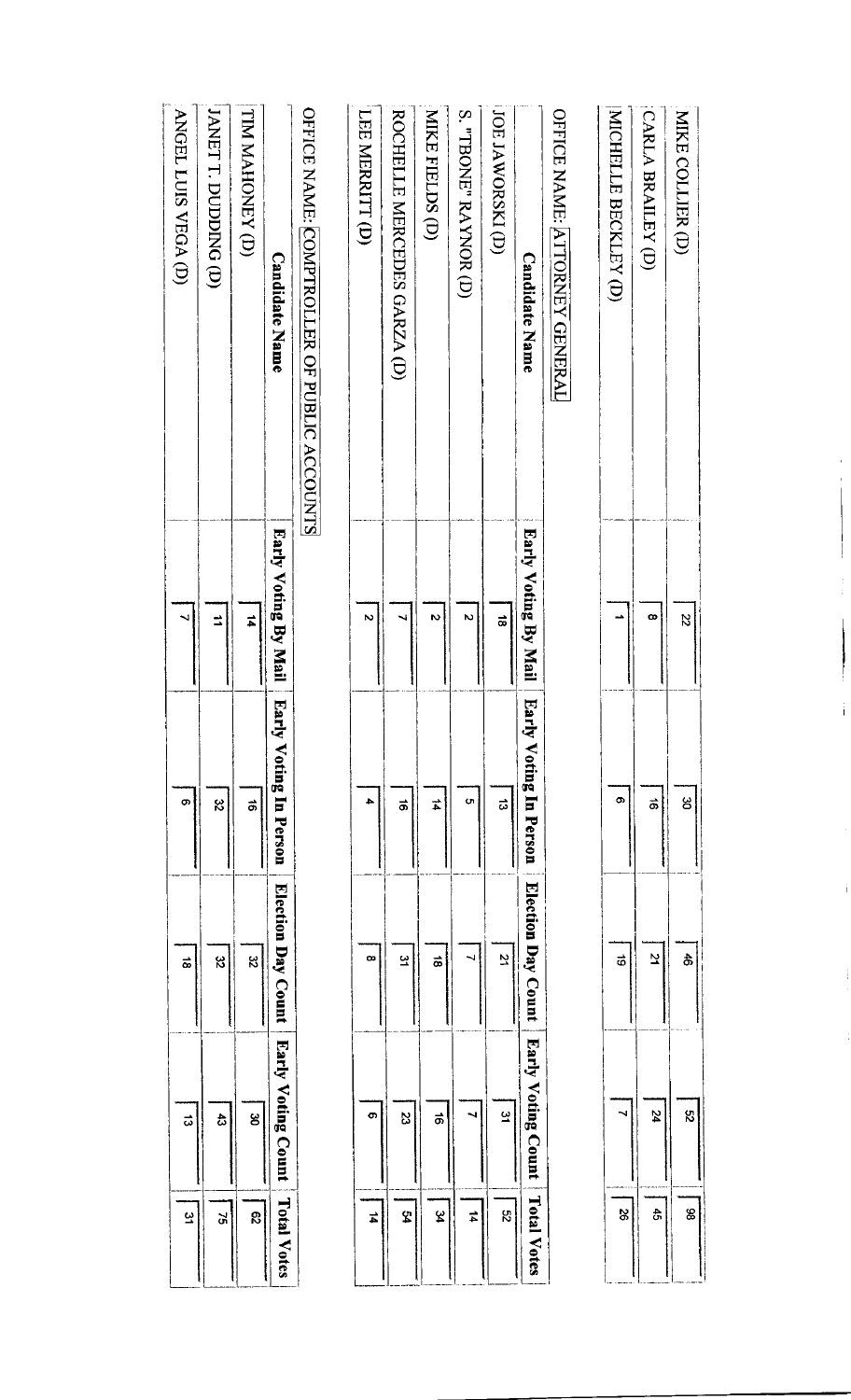## OFFICE NAME: COMMISSIONER OF THE GENERAL LAND OFFICE

| <b>Candidate Name</b>        | Early Voting By Mail   Early Voting In Person   Election Day Count   Early Voting Count   Total Votes |     |    |
|------------------------------|-------------------------------------------------------------------------------------------------------|-----|----|
| MICHAEL LANGE (D)            |                                                                                                       |     | 61 |
| JAY KLEBERG (D)              |                                                                                                       | -28 |    |
| SANDRAGRACE MARTINEZ (D)     |                                                                                                       |     |    |
| $\downarrow$ JINNY SUH $(D)$ |                                                                                                       |     |    |

 $\overline{\phantom{a}}$ 

 $\sim$  100  $-$  100  $-$ 

 $\mathcal{L}_{\mathcal{A}}(x) = \frac{1}{2} \left( \frac{1}{2} \sum_{i=1}^n \frac{1}{2} \sum_{j=1}^n \frac{1}{2} \sum_{j=1}^n \frac{1}{2} \sum_{j=1}^n \frac{1}{2} \sum_{j=1}^n \frac{1}{2} \sum_{j=1}^n \frac{1}{2} \sum_{j=1}^n \frac{1}{2} \sum_{j=1}^n \frac{1}{2} \sum_{j=1}^n \frac{1}{2} \sum_{j=1}^n \frac{1}{2} \sum_{j=1}^n \frac{1}{2} \sum_{j=1}^n \frac$ 

# OFFICE NAME: COMMISSIONER OF AGRICULTURE

| Candidate Name | Early Voting By Mail   Early Voting In Person   Election Day Count   Early Voting Count   Total Votes |    |     |
|----------------|-------------------------------------------------------------------------------------------------------|----|-----|
| SUSAN HAYS (D) | 43                                                                                                    | 69 | 135 |
| ED IRESON (D)  |                                                                                                       |    | າ   |

## OFFICE NAME: RAILROAD COMMISSIONER

| Landidate Name  | <b>Early Voting By Mail</b> | Early Voting In Person | Election Day Count   Early ' | / Voting Count | <b>Total Votes</b> |
|-----------------|-----------------------------|------------------------|------------------------------|----------------|--------------------|
| LUKE WARFORD (T |                             |                        |                              | 76             | 15 <sup>°</sup>    |

## OFFICE NAME: USTICE, SUPREME COURT, PLACE 3

| andidate Name | <u>' Voting By Mail  </u><br><b>Larly</b> | Early Voting In Person | Election Day Count   Early Voting Count   Total Votes |          |
|---------------|-------------------------------------------|------------------------|-------------------------------------------------------|----------|
| <b>ERIN A</b> |                                           | 50                     | $\sim$<br>75                                          | 155<br>. |